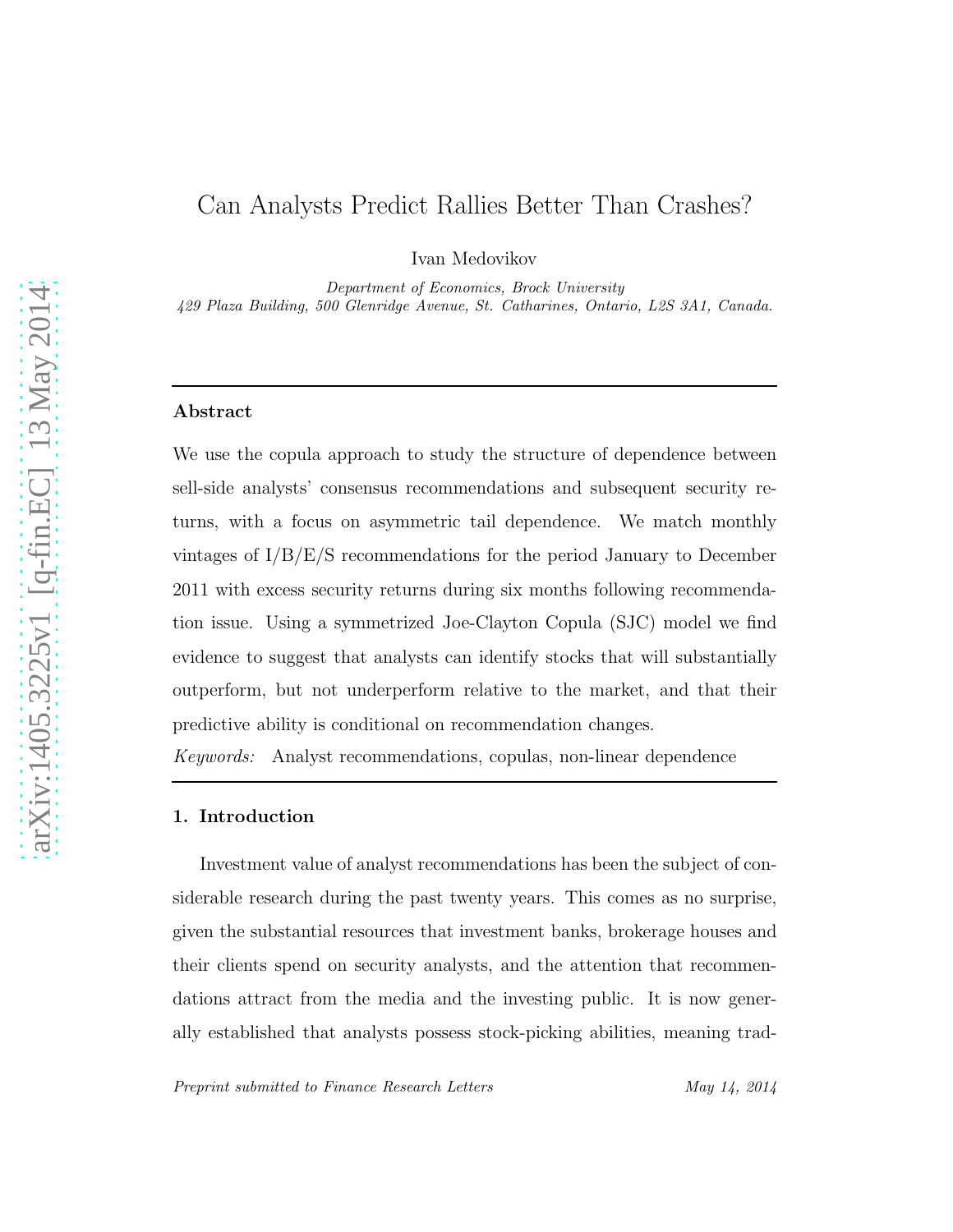ing strategies based on recommendations that yield positive returns in excess of the market are possible (see [Stickel \(1995\)](#page-14-0), [Womack \(1996\)](#page-14-1), [Barber et al.](#page-12-0) [\(2001\)](#page-12-0) and [Jegadeesh and Kim \(2006\)](#page-13-0), among others), but the circumstances under which this is the case are not always clear. Profitability of a recommendation appears to depend on many factors, including whether it represents a revision or reiteration of an earlier opinion [\(Jegadeesh et al.](#page-13-1) [\(2004\)](#page-13-1), [Barber et al. \(2010\)](#page-12-1)), on timely access to analyst reports [\(Green](#page-13-2) [\(2006\)](#page-13-2)), industry [\(Boni and Womack \(2006](#page-12-2))), portfolio turnover [\(Barber et al. \(2001](#page-12-0))) and proximity of earnings announcements (Ivković and Jegadeesh  $(2004)$ ).

While determinants of recommendation profitability received substantial attention, interestingly, no studies appear to focus on return characteristics associated with greater predictability. For example, are analysts better at calling out extreme price fluctuations than normal movements? If so, are there asymmetries in this relationship: can analysts better predict significant rallies or crashes? The aim of this paper is to fill this gap.

The absence of literature on nonlinear and extreme dependence between ratings and returns may stem from the lack of suitable multivariate distribution functions that can accommodate the very different marginal behaviour of recommendations and returns, with return distributions known to be symmetric and leptokurtic and recommendation distributions - skewed and often bimodal. To this end, this paper adopts the copula approach and uses a highly-flexible semiparametric model to measure dependence between the level of recommendations and subsequent security returns. To the best of our knowledge, this appears to be the first application of copulas to the analysis of recommendations in the literature.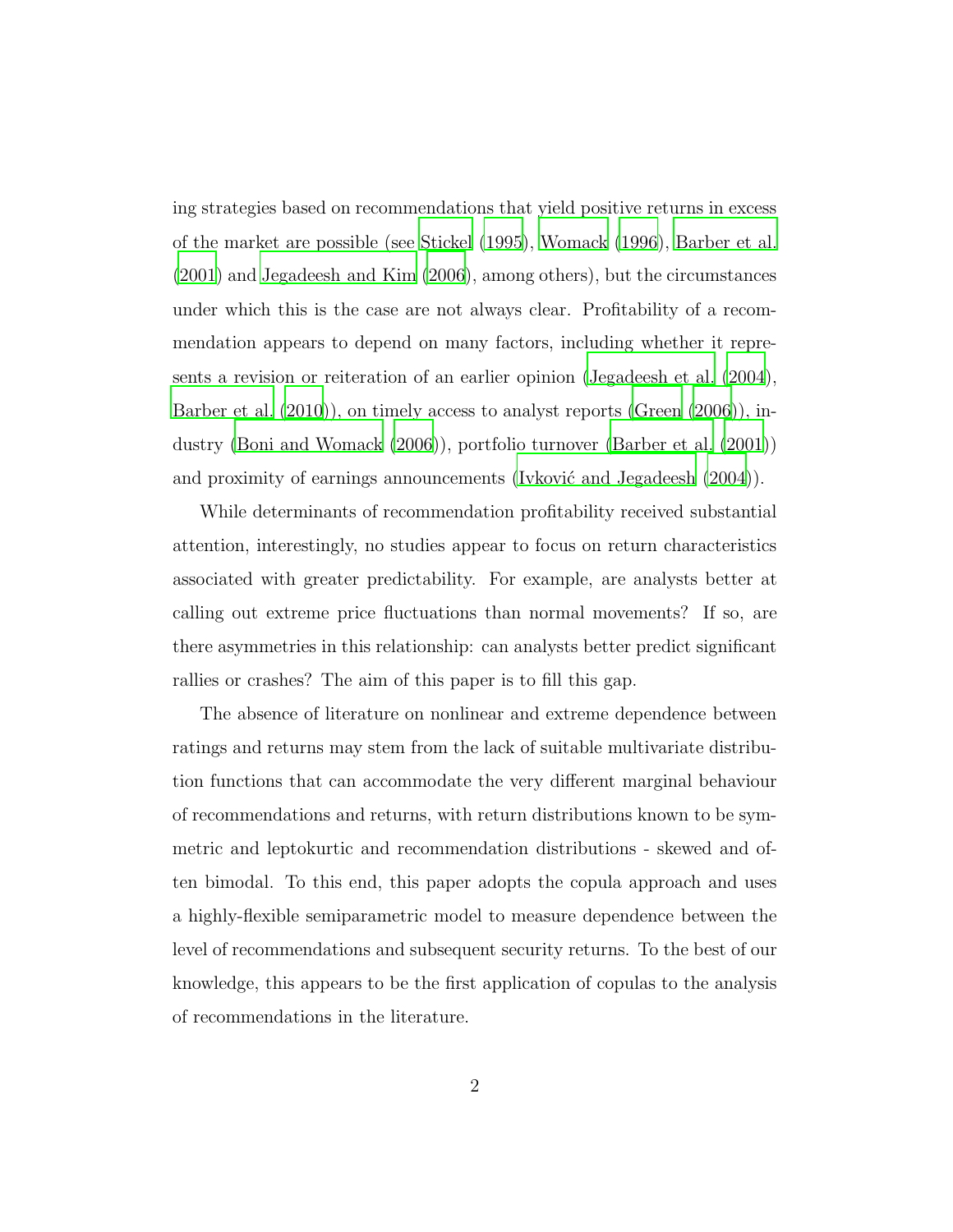Our particular focus is on tail dependence, or dependence among extremes. We match monthly vintages of  $I/B/E/S$  consensus recommendations issued during 2011 with corresponding excess security returns six months following recommendation issue, and using a symmetrized Joe-Clayton copula model find strong evidence of dependence in the upper, but not lower tail of the joint distribution. In other words, we find that stocks with most favorable recommendations tend to substantially outperform the market, while stocks with most unfavorable recommendations show no tendency to underperform, suggesting that analysts' predictive abilities are asymmetric between the extremes of the ratings distribution and are skewed toward picking substantially undervalued rather than overvalued stocks. We also find that this relationship only holds for stocks that experienced a recent deterioration of consensus opinion, suggesting that profit opportunities identified here may be driven by investors' over-reaction to declines in analysts' outlook for top-rated securities.

The paper is organized as follows. Section [2](#page-2-0) reviews some basic concepts behind copulas, and introduces the copula model and estimation technique used in this paper. The matching of  $I/B/E/S$  data with excess returns as well as the filtering of the data is discussed in Section [3.](#page-7-0) Estimation results are presented in Section [4,](#page-10-0) followed by a brief discussion in Section [5.](#page-11-0)

### <span id="page-2-0"></span>2. The methodology

#### *2.1. Copula functions*

The copula approach is central to this paper, and we begin by reviewing some of the basic concepts behind the theory of copulas. Consider a pair of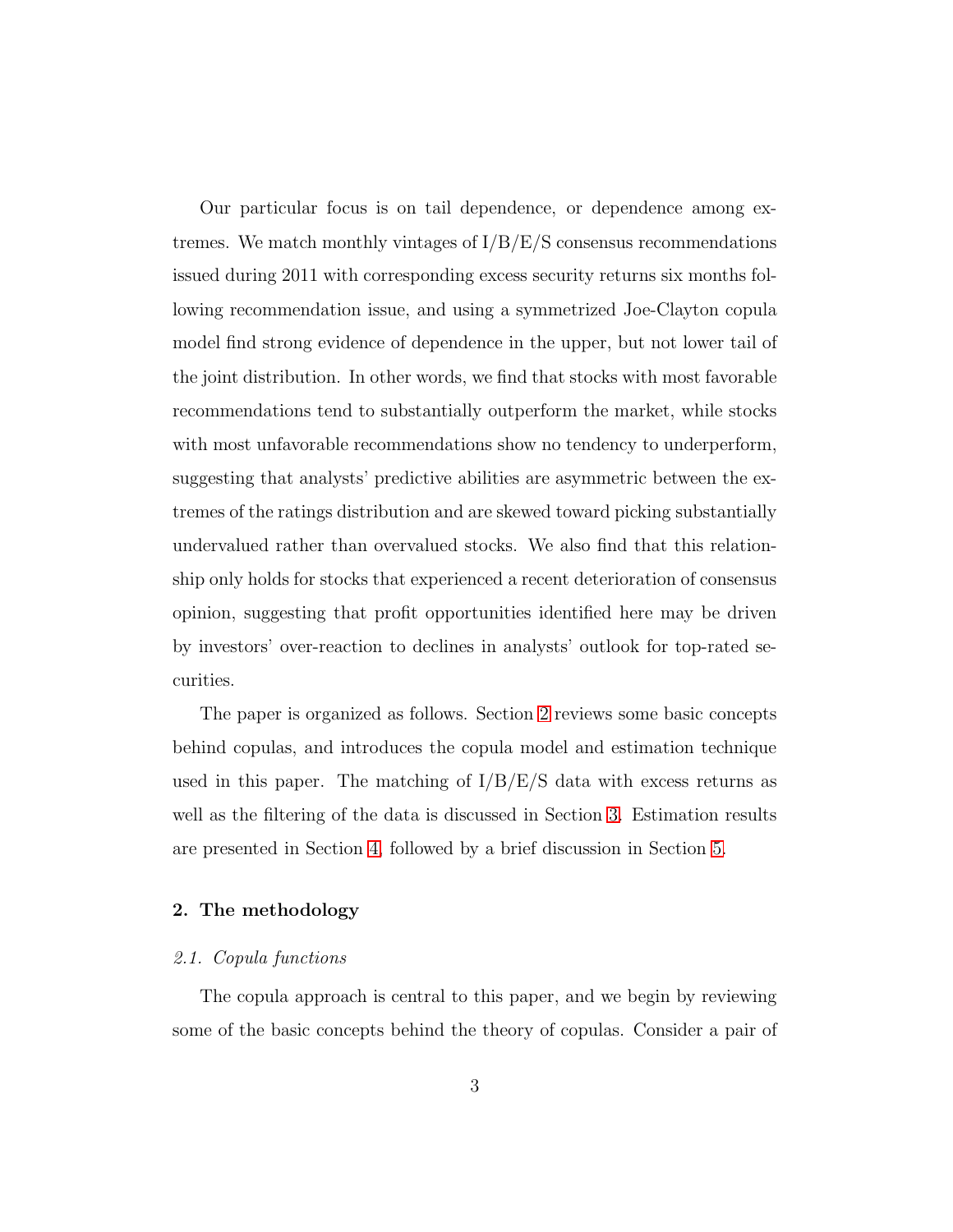random variables X and Y, and let  $F(x)$  and  $G(y)$  represent their marginal distribution functions (d.f.-s), and  $H(x, y)$  be the joint d.f. Following a result by Sklar  $(1959)$ , the joint d.f. H can be written as

$$
H(x, y) = C[F(x), G(y)], (x, y) \in \mathbb{R}^{2},
$$
 (1)

where the function  $C : [0,1]^2 \to [0,1]$  is the so-called copula of X and Y. Copulas have become central to the analysis of dependence as they provide a complete, and in the case of continuous random variables, a unique description of the relationship between X and Y. Letting  $u = F(x)$  and  $v = G(y)$ , it becomes clear that the copula is simply the joint d.f. of  $(u, v)$  which we can write as  $C(u, v) = H(F^{-1}(u), G^{-1}(v)), \quad (u, v) \in [0, 1]^2$ . Note that for any F and  $G, u$  and  $v$  are uniform on  $[0, 1]$ , meaning that the model of dependence encoded in C is free from the specification of the marginals. A model of  $H$ can therefore be constructed by specifying the marginals and the dependence structure separately. This feature makes copulas particularly well-suited for the analysis of dependence between recommendations and security returns, since it allows for easy combination of marginals that are very different. For an introduction to copulas see [Joe \(1997\)](#page-13-4), [Nelsen \(2006](#page-14-3)) and [Cherubini et al.](#page-12-3) [\(2004\)](#page-12-3) and [Patton \(2009\)](#page-14-4) for applications of copulas in finance.

The focus in this paper is on tail dependence, or dependence among extremes, which refers to the tendency of extremely large (or small) values of one variable to be associated with extremely large (or small) values of another. Such dependence is usually studied through upper- and lower-tail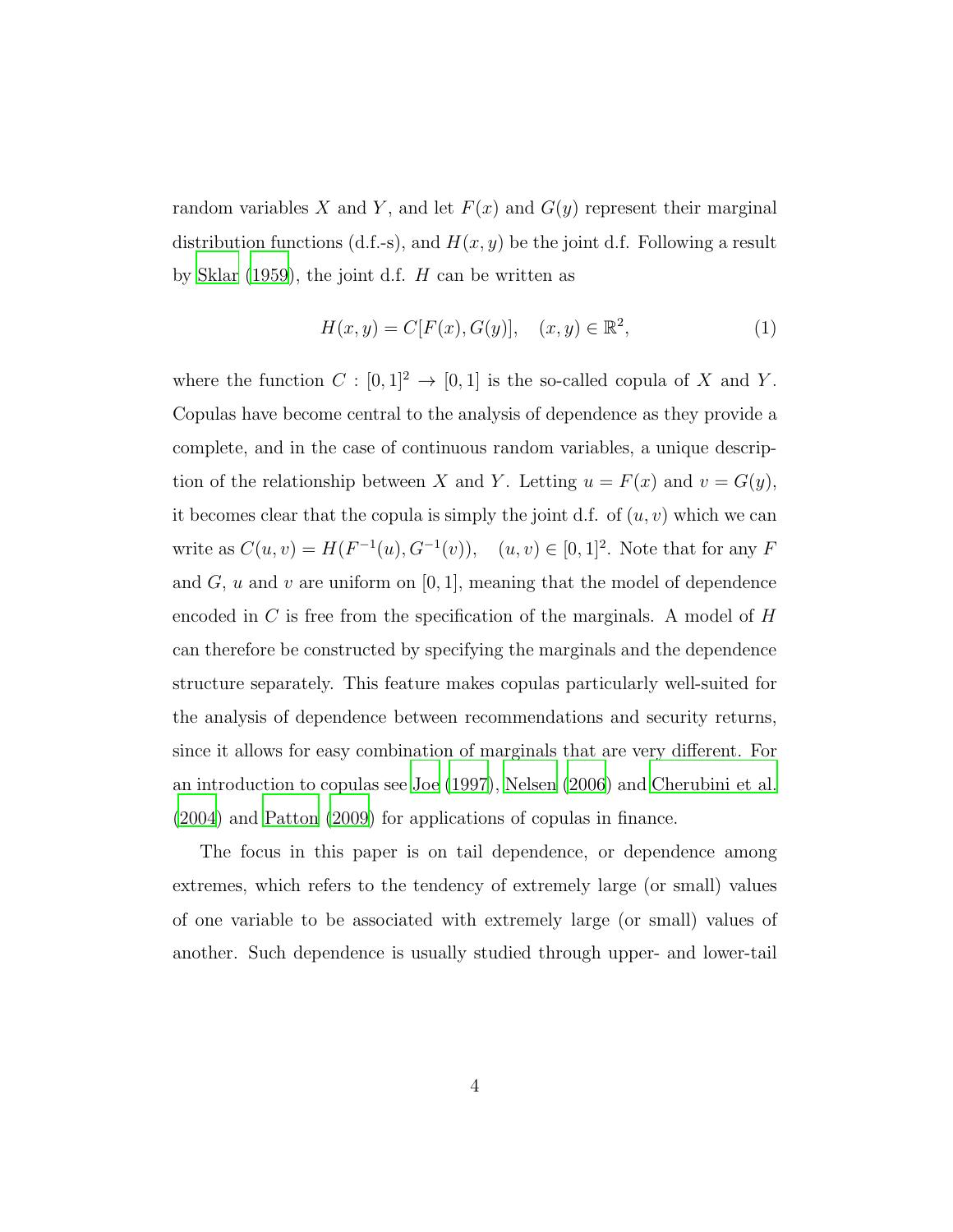dependence coefficients denoted  $\lambda_u$  and  $\lambda_l$  respectively, and defined as:

$$
\lambda_u = \lim_{u \to 1} Pr[F(x) \ge u | G(y) \ge v] = \lim_{u \to 1} \frac{1 - 2u + C(u, u)}{1 - u}
$$
(2)

$$
\lambda_l = \lim_{u \to 0} Pr[F(x) \le u | G(y) \le v] = \lim_{u \to 1} \frac{C(u, u)}{u}.
$$
 (3)

Larger values of  $\lambda_u$  ( $\lambda_l$ ) indicate greater tendency of the data to cluster in the upper-right (lower-left) tail of the joint distribution, in which case the variables are said to be upper (lower) tail-dependent. The case of  $\lambda_u = 0$  and  $\lambda_l = 0$  corresponds to the absence of dependence in the tails. Our aim here is to obtain estimates of coefficients of tail-dependence between the level of analyst consensus recommendations and subsequent security excess returns and to test for their significance and possible difference.

#### *2.2. Symmetrized Joe-Clayton copula*

Asymmetric tail dependence between financial series has attracted some recent attention in the literature. [Patton \(2006\)](#page-14-5) and [Michelis and Ning](#page-13-5) [\(2010\)](#page-13-5) use copulas to test for asymmetric exchange rate dependence and [Ning and Wirjanto \(2009\)](#page-14-6) adopt a copula model to probe for asymmetries in tail dependence between equity index returns and trading volume. Here, we adopt a modeling approach similar to that of [Ning and Wirjanto \(2009\)](#page-14-6) and [Michelis and Ning \(2010](#page-13-5)). To capture the asymmetries in the returnrecommendation relationship a sufficiently-flexible model for C is required. Interestingly, most common parametric copula models either allow for no tail dependence at all (e.g. Gaussian and Frank copulas), or restrict dependence to only one tail (e.g. Gumbel and Clayton copulas), or force dependence to be the same in all tails (e.g. t-copula). We employ the unconditional symmetrized Joe-Clayton (SJC) copula model of [Patton \(2006](#page-14-5)), which is defined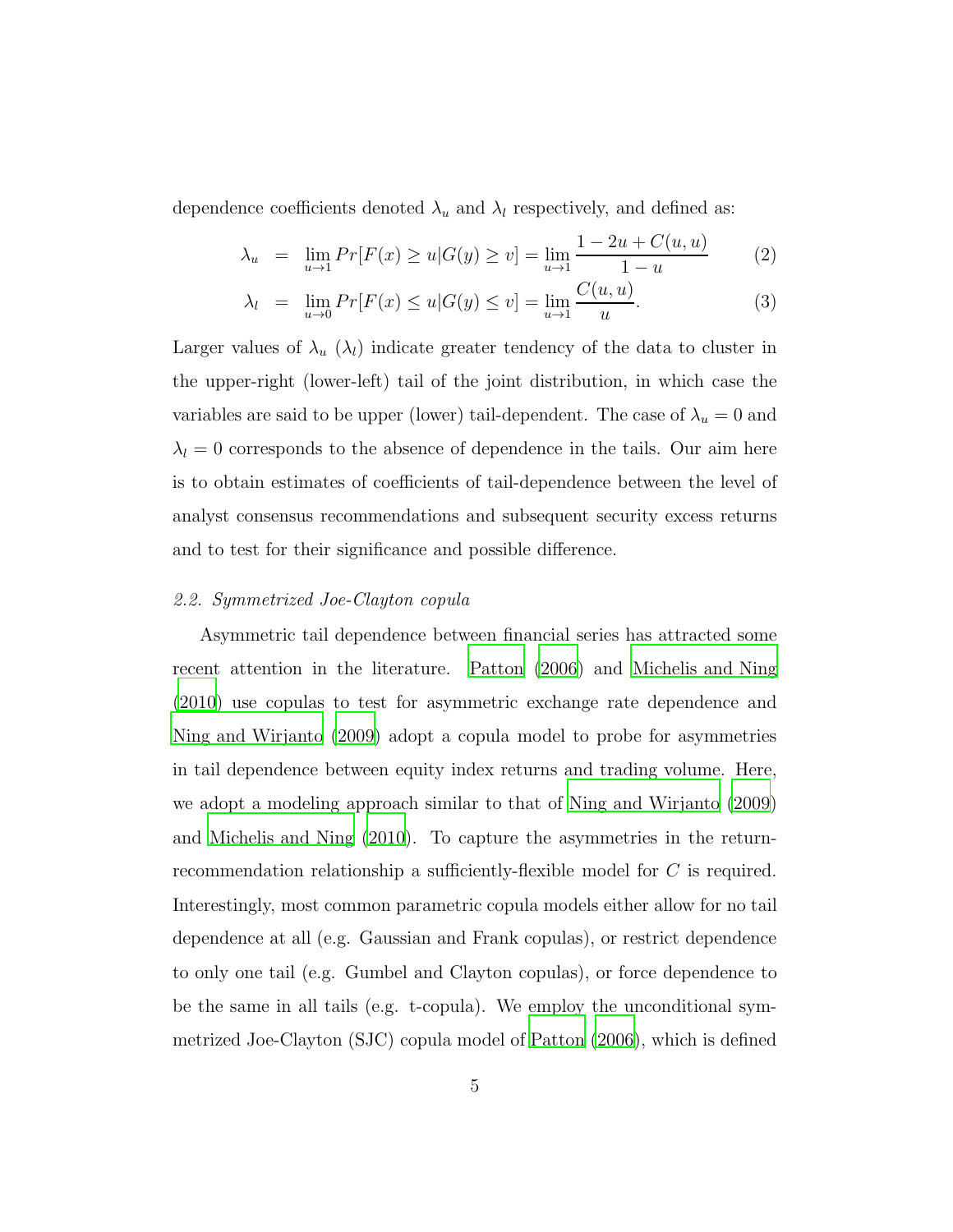as

$$
C_{SJC}(u, v | \lambda_u, \lambda_l) = 0.5 \times (C_{JC}(u, v | \lambda_u, \lambda_l)) +
$$
\n(4)

$$
C_{JC}(1 - u, 1 - v|\lambda_u, \lambda_l) + u + v - 1),
$$
 (5)

 $\partial(1-u)\partial(1-v)$ 

where  $C_{JC}(u, v | \lambda_u, \lambda_l)$  is the Joe-Clayton (or BB7) copula given by

<span id="page-5-0"></span>
$$
C_{JC}(u, v|\lambda_u, \lambda_l) = 1 - (1 - \{[1 - (1 - u)^k]^{-r} + [1 - (1 - v)^k]^{-r} - 1\}^{-1/r})^{1/k}, (6)
$$

with  $k = 1/\log_2(2-\lambda_u)$ ,  $r = -1/\log_2(\lambda_l)$ , and tail-dependence parameters  $\lambda_u$ and  $\lambda_l \in (0, 1)$  defined as before. The SJC copula allows for both upper and lower-tail dependence, with the values of  $\lambda_u$  and  $\lambda_l$  determined independently from one another.

#### *2.3. Estimation*

The SJC *copula density* is given by

$$
c_{SJC}(u, v | \lambda_u, \lambda_l) = \frac{\partial^2 C_{SJC}(u, v | \lambda_u, \lambda_l)}{\partial u \partial v} = 0.5 \times \left[ \frac{\partial^2 C_{JC}(u, v | \lambda_u, \lambda_l)}{\partial u \partial v} + \frac{\partial^2 C_{JC}(1 - u, 1 - v | \lambda_u, \lambda_l)}{\partial (1 - u) \partial (1 - v)} \right].
$$
 (8)

It is relatively straightforward to obtain the partial  $\partial^2 C_{JC}(u, v | \lambda_u, \lambda_l) / \partial u \partial v$ from [\(6\)](#page-5-0), and interested readers are referred to Section 4.2.1 of [Michelis and Ning](#page-13-5) [\(2010\)](#page-13-5) for full expression. Estimates  $\hat{\lambda}_u$  and  $\hat{\lambda}_l$  can be obtained by maximizing the corresponding *copula log-likelihood* function  $l_c = \log(c_{SJC}(u, v | \lambda_u, \lambda_l))$ with respect to  $\lambda_u$  and  $\lambda_l$ . To avoid distributional assumptions, the marginals  $F$  and  $G$  can be replaced by their empirical counter-parts based on  $n$  independent copies  $(x_1, y_x), ..., (x_n, y_n)$  that are given by:

$$
\hat{F}(x) = \frac{1}{n} \sum_{i=1}^{n} \mathbb{I}(x_i \le x) \text{ and } \hat{G}(y) = \frac{1}{n} \sum_{i=1}^{n} \mathbb{I}(y_i \le y), \tag{9}
$$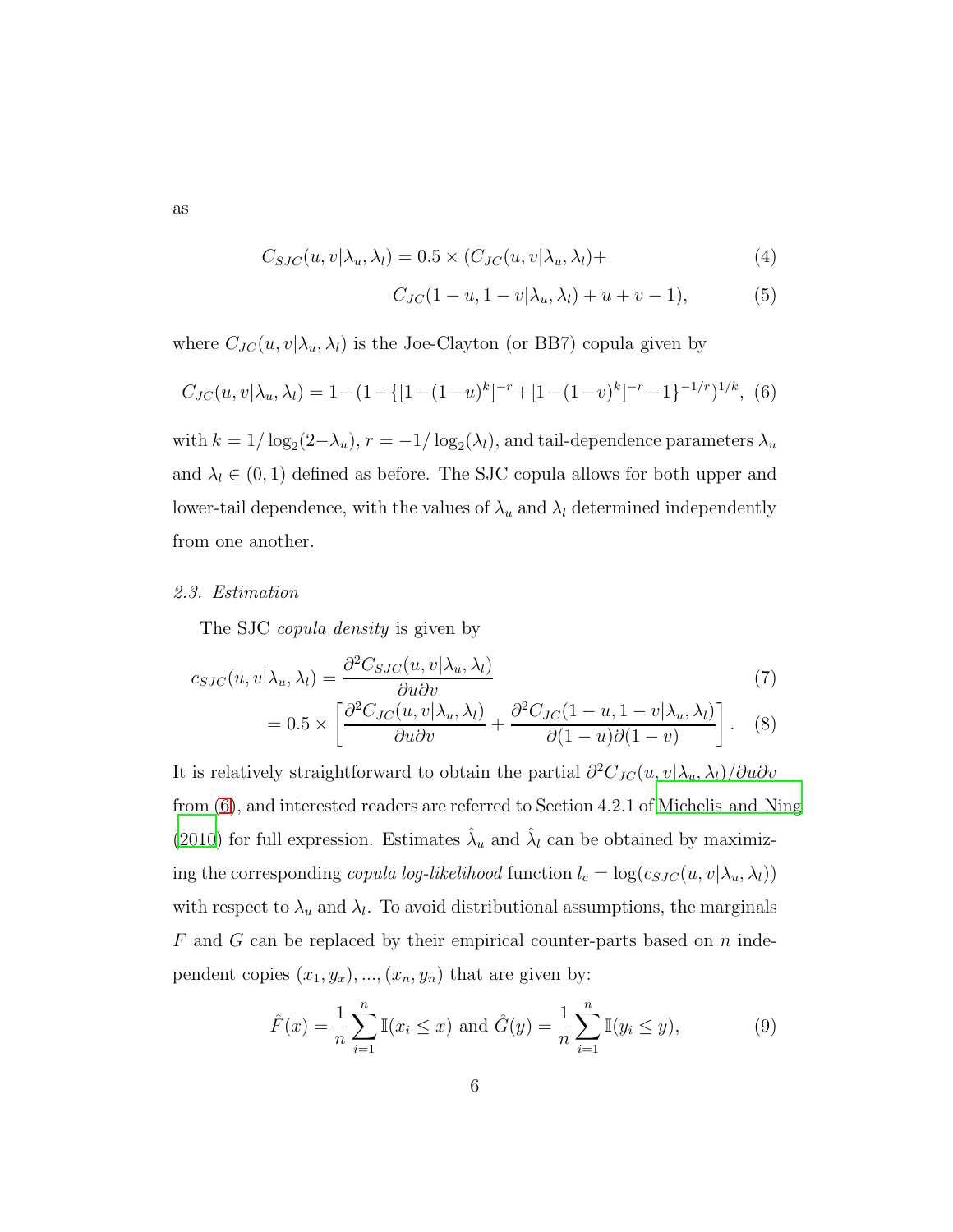where I() is the indicator function. Uniform convergence of  $\hat{F}(x)$  and  $\hat{G}(y)$ to F and G follows from Glivento-Cantelli theorem. This immediately yields estimates  $\hat{u}_i = \hat{F}(x_i)$  and  $\hat{v}_i = \hat{G}(y_i)$ , for  $i = 1..n$ , and leads to the *sample copula log-likelihood* function  $L_c = \sum_{i=1}^n l_c(\hat{u}_i, \hat{v}_i | \lambda_u, \lambda_l)$  that is to be maximized. In practice, the empirical d.f-s are also rescaled by a factor  $n/(n+1)$ to ensure that for any finite x and y,  $\hat{F}(x)$  and  $\hat{G}(y)$  lie in  $(0, 1)$ . For further discussion of this scaling see [Genest et al. \(1995](#page-13-6)) and [Chen and Fan \(2006\)](#page-12-4).

The estimation of the model is carried out in two steps: first, by obtaining estimates of the marginals non-parametrically, and second, by estimating the tail-dependence parameters using maximum likelihood. When the marginals are specified parametrically, the estimation is known as the inference functions for the margins (IFM) approach first proposed by [Joe and Xu](#page-13-7) [\(1996\)](#page-13-7). When the margins are estimated nonparametrically, the method is a twostep semiparametric procedure known as Canonical Maximum Likelihood (CML). For additional details about CML estimation see [Cherubini et](#page-12-3) al. [\(2004\)](#page-12-3). Consistency and asymptotic normality of the IFM estimator under a set of regularity condition is shown in [Joe \(1997](#page-13-4)). IFM method is also known to be highly efficient, and we therefore adopt semiparametric IFM as the main estimation method used in this paper.

In order to properly perform IFM and to ensure that our empirical d.f. estimates are based on i.i.d. observations we apply a  $GARCH(1,1)$  filter to all return series to remove heteroskedasticity and then use Kolmogorov-Smirnov test to verify uniformity of the resulting margin estimates. As [Ning and Wirjanto \(2009\)](#page-14-6) point out, volatility filtering is also desirable so that to avoid overstating the extent of extreme dependence in the data (see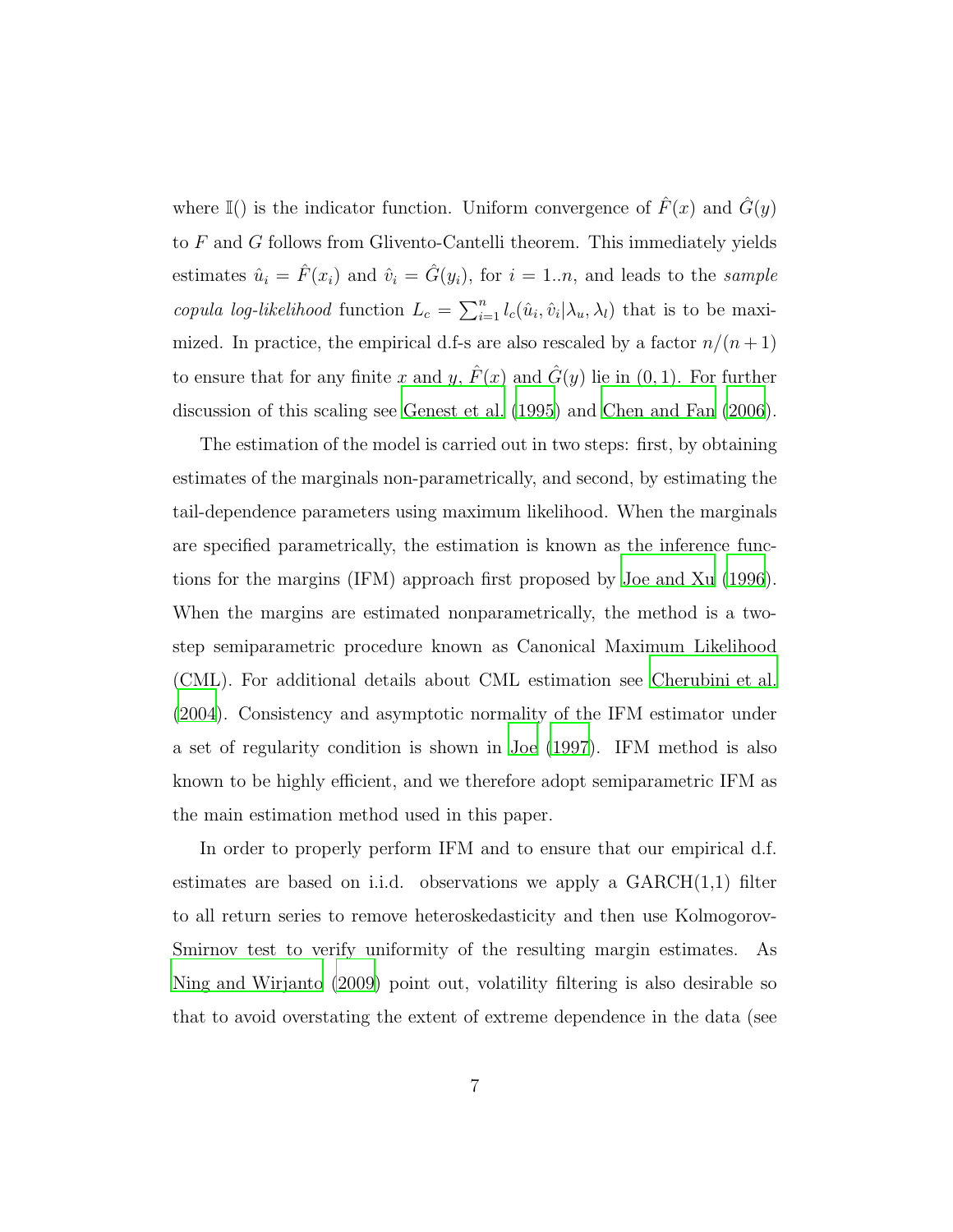<span id="page-7-0"></span>[Poon et al. \(2004\)](#page-14-7) for additional details).

#### 3. The recommendations and returns data

#### *3.1. IBES recommendations files*

Our recommendations data consist of twelve monthly vintages of Thomson Reuters I/B/E/S summary files issued between January and December 2011, which we obtain from Wharton Research Data Services (WRDS) database.  $I/B/E/S$  data are released on the third Thursday of every month, and contain analyst consensus recommendations covering over 4,000 listed and OTC securities. We therefore begin with the full sample of over 45,000 recommendations issued during this period. The focus in this paper is on I/B/E/S *consensus* recommendations, which represent combined opinion of a particular stock by all security analysts tracked by  $I/B/E/S$  and include more than 2,700 firms contributing globally. We restrict our attention to consensus recommendations since we aim to assess the predictive ability of security analysts as a group.

For every security in the database, consensus recommendations are obtained by Thomson Reuters as follows: the opinions of individual analysts polled by  $I/B/E/S$  are mapped onto a standardized numerical scale, where 1 - represents a *strong buy* recommendation, 5 - represents a *strong sell*; 3 is a *hold*; 2 - is a *buy* and 4 - is a *sell*. A consensus recommendation for a security is the mean of all individual scores.

Since recommendation quality is inversely-related to numerical score, we can expect *smaller* scores to be associated with larger future excess returns under the hypothesis that analyst recommendations have predictive value.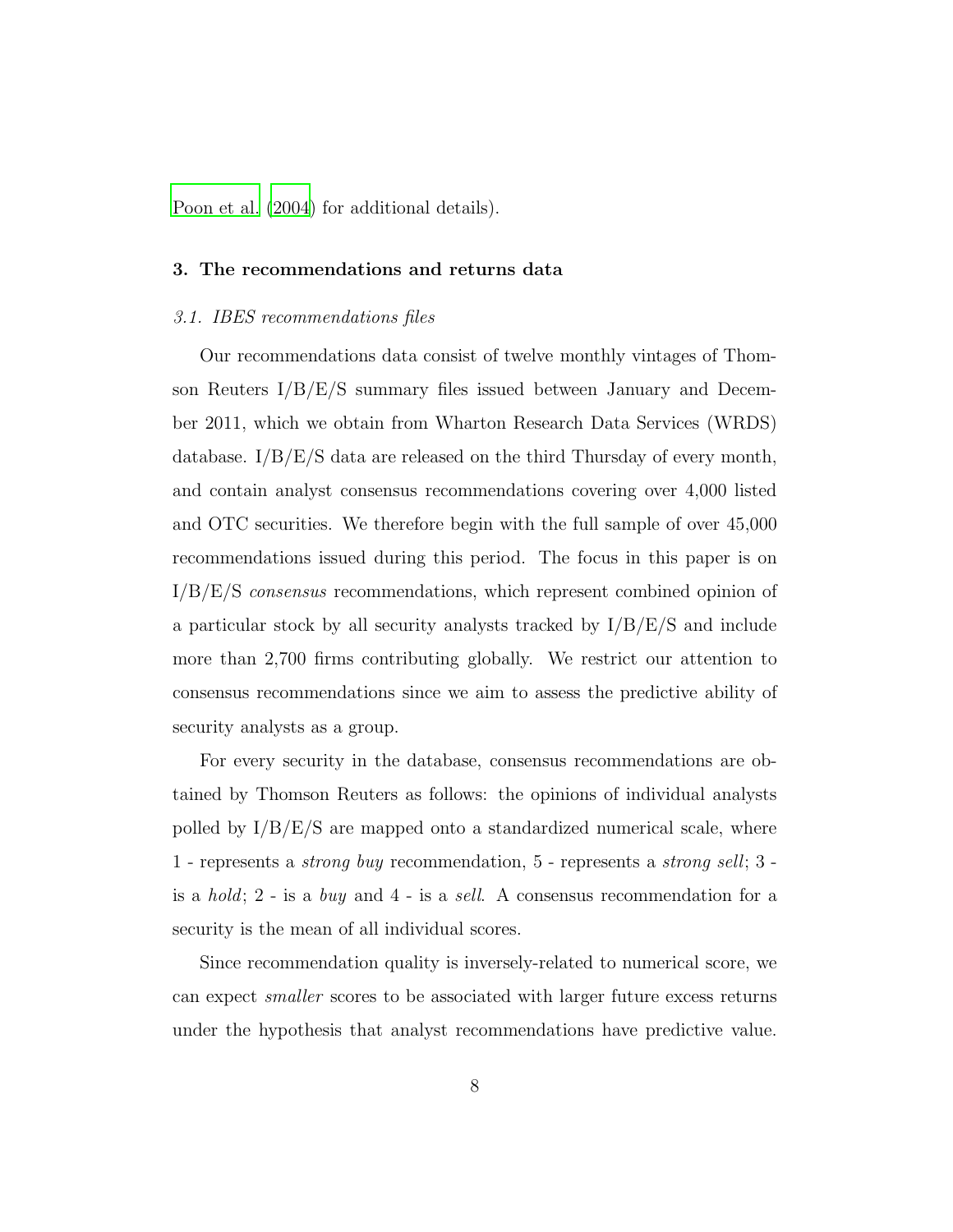

Figure 1: Distributions of consensus recommendations in the first, middle & last  $I/B/E/S$ summary files of 2011.

To capture upper and lower-tail dependence, the scoring scale needs to be adjusted so that larger scores represent more favourable recommendations. We therefore change recommendation scale so that 1 now represents *strong sell*, 2 is a *sell*, 3 is a *hold*, 4 is a *buy* and 5 is a *strong buy*, with dependence between *larger* scores and returns now indicating stock-picking ability. Note that this change of scale is purely nominal, and has no effect on the recommendation-return relationship in our sample.

The frequency distributions of consensus recommendations at the beginning (January 2011), middle (July 2011) and end (December 2011) of our sample are shown in Figure 1. The shape of the distribution does not change throughout the sample, with skewness toward buy and strong buy recommendations pronounced in all monthly vintages.

#### *3.2. Security returns*

For every recommendation in the sample, we obtain subsequent daily closing prices during six months after issue date. We then calculate the corre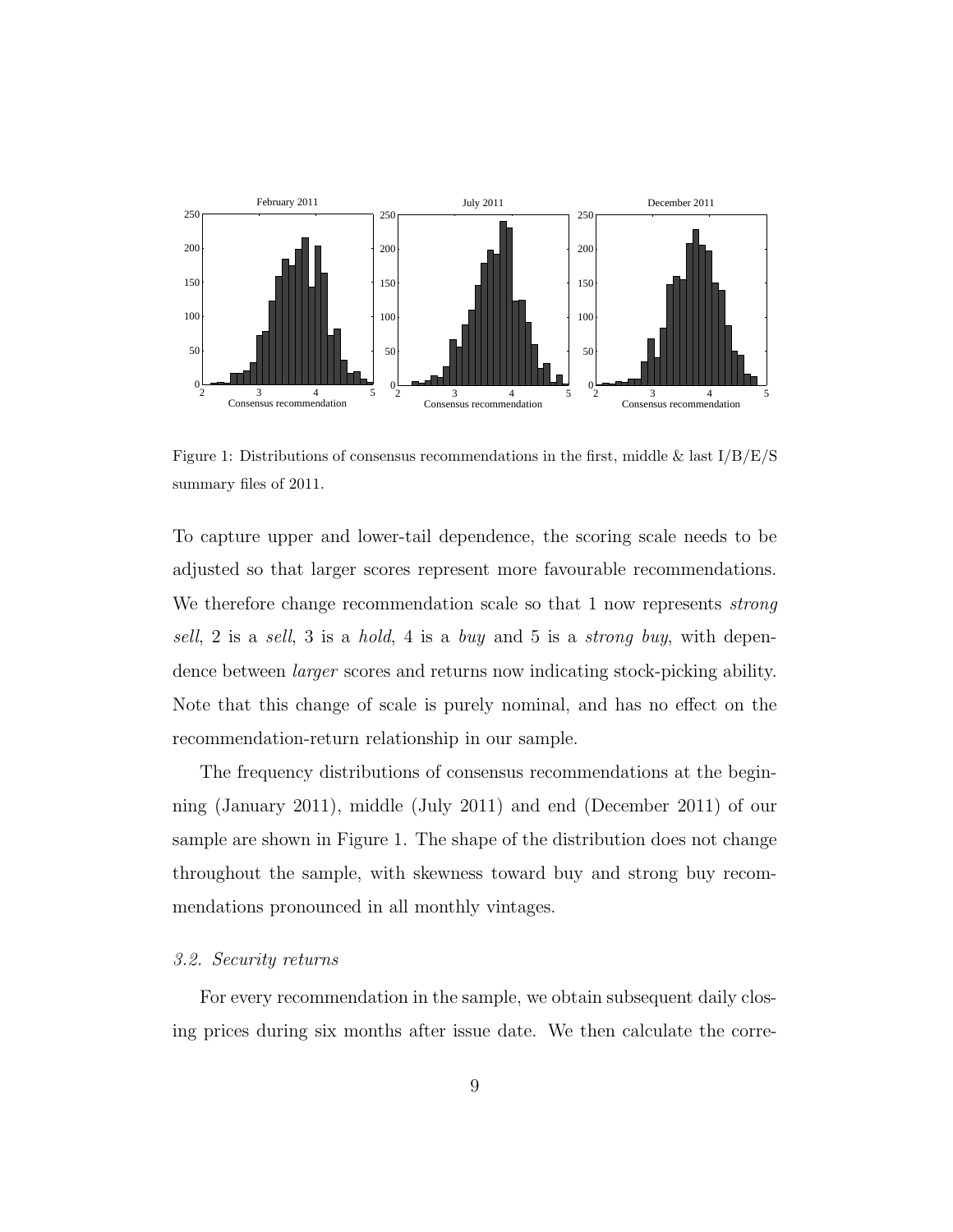sponding six month excess security returns over a benchmark value-weighted market portfolio, with all price data taken from the S&P COMPUSTAT database.

Security returns are known to be heteroskedastic, and we first check for the i.i.d.-ness of all daily return series using the ARCH test of [Engle \(1982\)](#page-13-8). We find that for most securities in the sample, the null of i.i.d. observations can be rejected. Following [Ning and Wirjanto \(2009](#page-14-6)), we filter out heteroskedasticity using a GARCH(1,1) filter, and check again to verify i.i.d.ness of the filtered series, with securities for which  $GARCH(1,1)$  filtering is found insufficient excluded from the sample.

#### *3.3. Sample restrictions*

Since we are interested in predictive properties of *consensus* opinion, we need to ensure that each mean recommendation indeed represents the view of a sufficiently-large group of analysts. Analyst coverage is extremely skewed toward a small group of large-capitalization firms. In fact, approximately half of all securities in our sample are covered by fewer than 10 analysts *globally* as they usually represent small-capitalization, less-popular or unlisted stocks. For that reason, we exclude all securities recommendations for which are based on fewer than 30 opinions, and refer to surviving observations as the full sample in the rest of this paper. Additionally, a recommendation that reiterates an earlier opinion may be less informative than a recommendation that represents an outlook upgrade or downgrade. The importance of such recommendation changes is well-documented (e.g. see [Barber et al.](#page-12-1) [\(2010\)](#page-12-1)). For that reason, we create two sub-samples on which we repeat our estimation: sub-sample A, which contains only those recommendations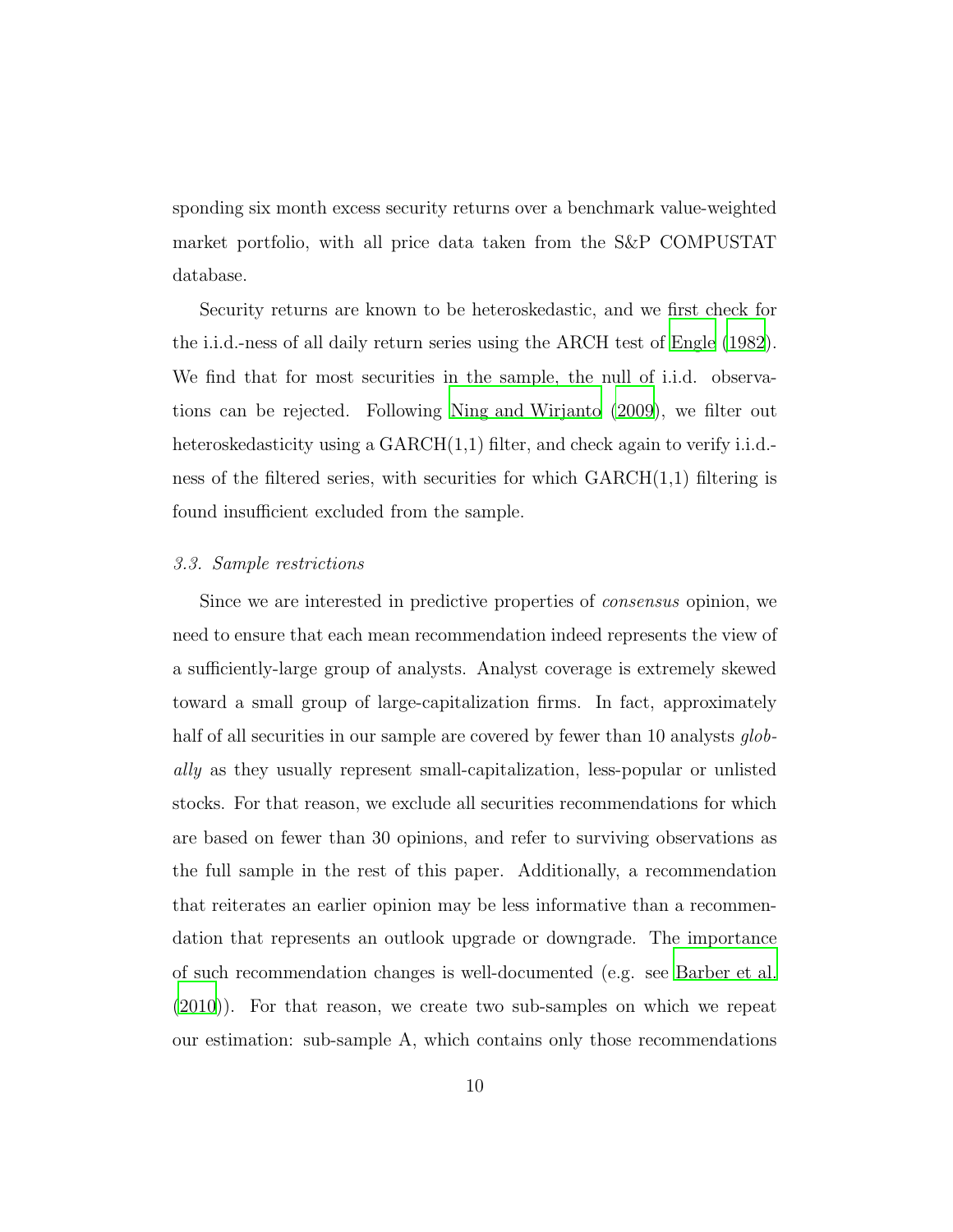that represent a downward change in consensus opinion relative to previous  $I/B/E/S$  vintage, and sub-sample B, which contains only securities with an upward recommendation change.

### <span id="page-10-0"></span>4. The empirical results

#### *4.1. Semiparametric estimates of tail dependence*

As a first step, we estimate the marginal distributions of mean recommendations and filtered returns non-parametrically, and perform a Kolmogorov-Smirnov test to ensure that resulting margin estimates are uniformly distributed. We find that we cannot reject the null of uniformity in the full sample as well as in sub-samples, with p-values in all cases being very close to 1. Next, we substitute the empirical d.f. into the SJC copula model and use maximum likelihood to obtain estimates of tail dependence parameters  $\lambda_u$  and  $\lambda_l$ . We first carry out estimation using the full sample (no conditioning on recommendation change), and then repeat using sub-sample A (conditional on recommendation downgrade) and sub-sample B (conditional on recommendation upgrade).

We find strong evidence of upper, but not lower-tail dependence between consensus recommendation scores and six month excess returns in sub-sample A, but not in the full sample or sub-sample B. Estimation results of the SJC copula model are provided in Table 1.

The high statistical significance of the estimate of upper-tail dependence coefficient in sub-sample A suggests that the most favorable recommendations tend to be followed by unusually large excess returns, but only when such recommendations represent a decline in consensus opinion compared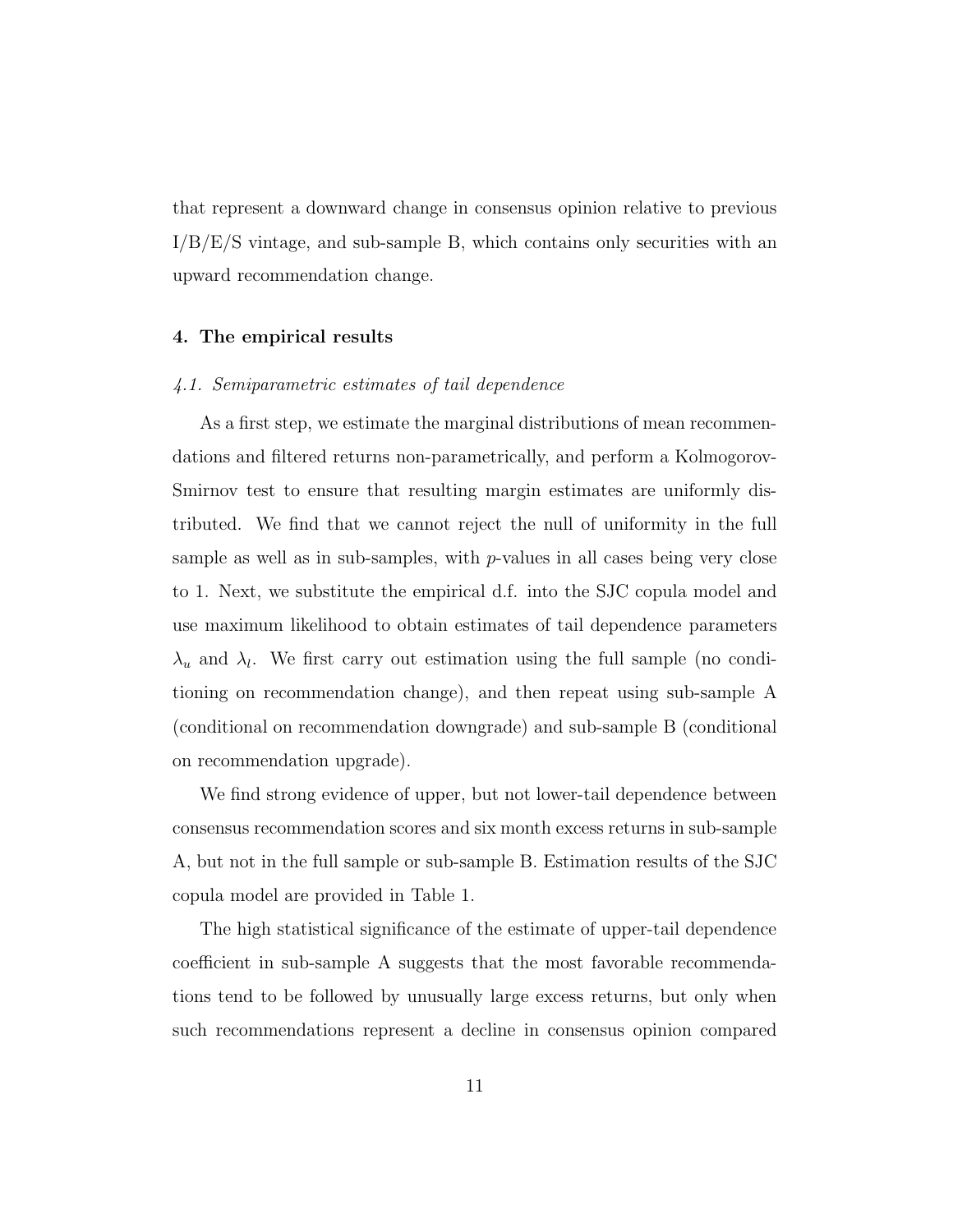|                                         |            | $\lambda_l$ | AIC     |
|-----------------------------------------|------------|-------------|---------|
| Unconditional                           | 0.039      | 0.006       | $-14.6$ |
|                                         | (1.115)    | (0.337)     |         |
| Conditional on recommendation upgrade   | 0.003      | 0.001       | 2.27    |
|                                         | (0.420)    | (0.001)     |         |
| Conditional on recommendation downgrade | $0.158***$ | 0.014       | $-19.9$ |
|                                         | (2.377)    | (0.320)     |         |

Table 1: SJC copula estimates: mean recommendation and 6m excess return.

*Notes:* Numbers in parenthesis are t-ratios. AIC - Akaike's information criterion.

to previous  $I/B/E/S$  file. This may be due to the tendency of investors to over-react in the shorter term to the deterioration of consensus opinion. The lack of significance of  $\lambda_l$  indicates that this relationship does not hold for the most unfavourable recommendations, which we find are not associated with greater likelihood of an unusually low excess return in the future. In other words, we find that analysts are able to identify the stocks that will significantly outperform, but not stocks that will underperform, and that their predictive ability depends on the preceding recommendation change.

### <span id="page-11-0"></span>5. Discussion

The asymmetries in the relationship between recommendations and returns in the upper and lower tails of the distribution may be due to the difference with which analysts respond to the possibility of under-rating or over-rating a security. Presumably, analyst's objective is to issue recom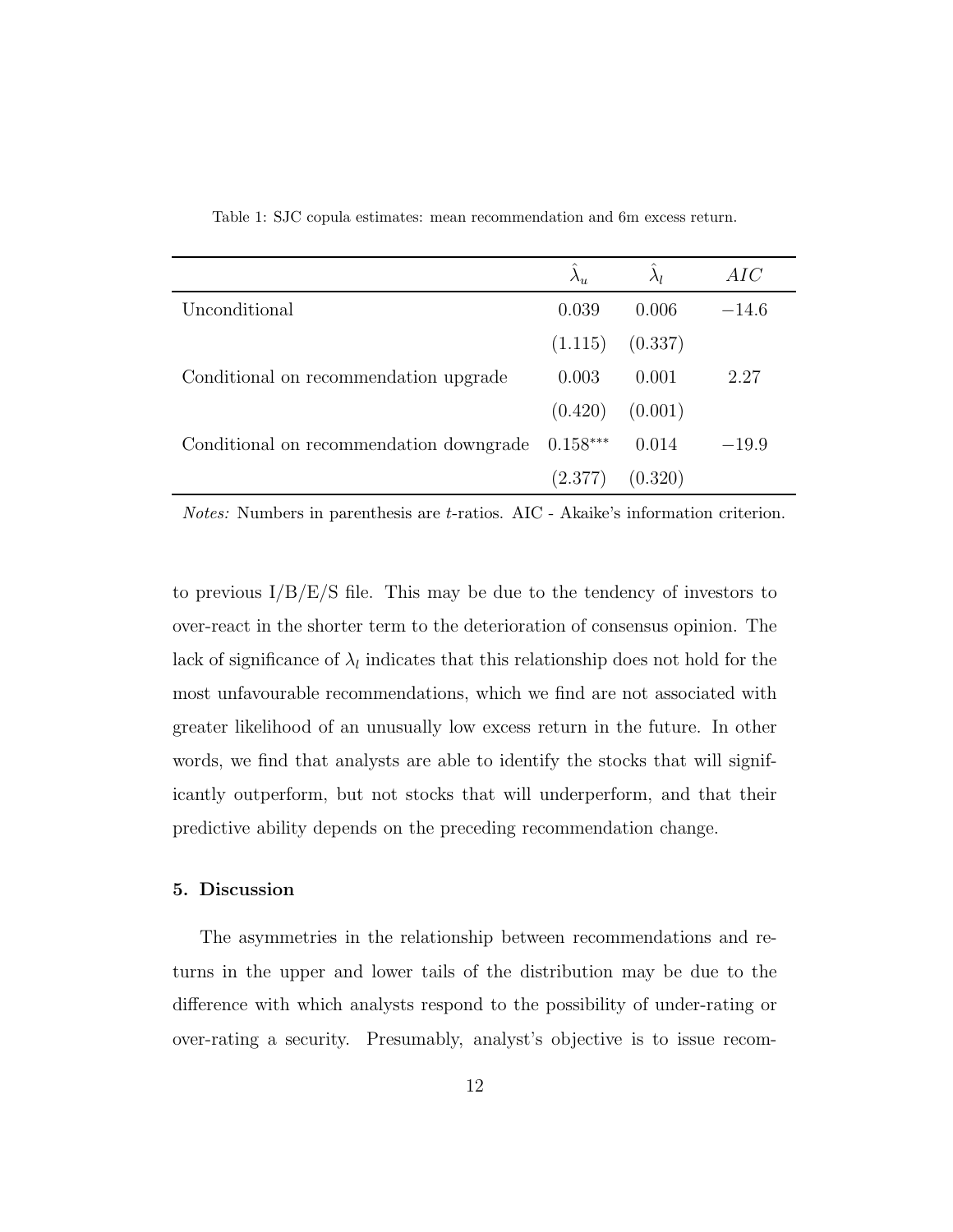mendations that end up being profitable to the client. For a long-only type investor, a wrong sell recommendation leads to missed profit opportunities, but not to a direct capital loss. This may be much more tolerable than a wrong buy recommendation which leads to monetary losses. Recognizing this, a risk-averse analyst may require a higher level of confidence to issue an unusually high recommendation than an unusually low one, since making a mistake following the former carries a greater cost. This would naturally lead to the asymmetric quality of recommendations in the upper and lower tails of the distribution that we document.

# References

- <span id="page-12-0"></span>Barber, B., Lehavy, R., McNichols, M., Trueman, B., 2001. Can Investors Profit from the Prophets? Security Analyst Recommendations and Stock Returns. The Journal of Finance 56, 531–563.
- <span id="page-12-1"></span>Barber, B.M., Lehavy, R., Trueman, B., 2010. Ratings Changes, Ratings Levels, and the Predictive Value of Analysts Recommendations. Financial Management 39, 533–553.
- <span id="page-12-2"></span>Boni, L., Womack, K.L., 2006. Analysts, Industries, and Price Momentum. Journal of Financial and Quantitative Analysis 41, 85.
- <span id="page-12-4"></span>Chen, X., Fan, Y., 2006. Estimation of copula-based semiparametric time series models. Journal of Econometrics 130, 307–335.
- <span id="page-12-3"></span>Cherubini, U., Luciano, E., Vecchiato, W., 2004. Copula methods in finance. John Wiley & Sons.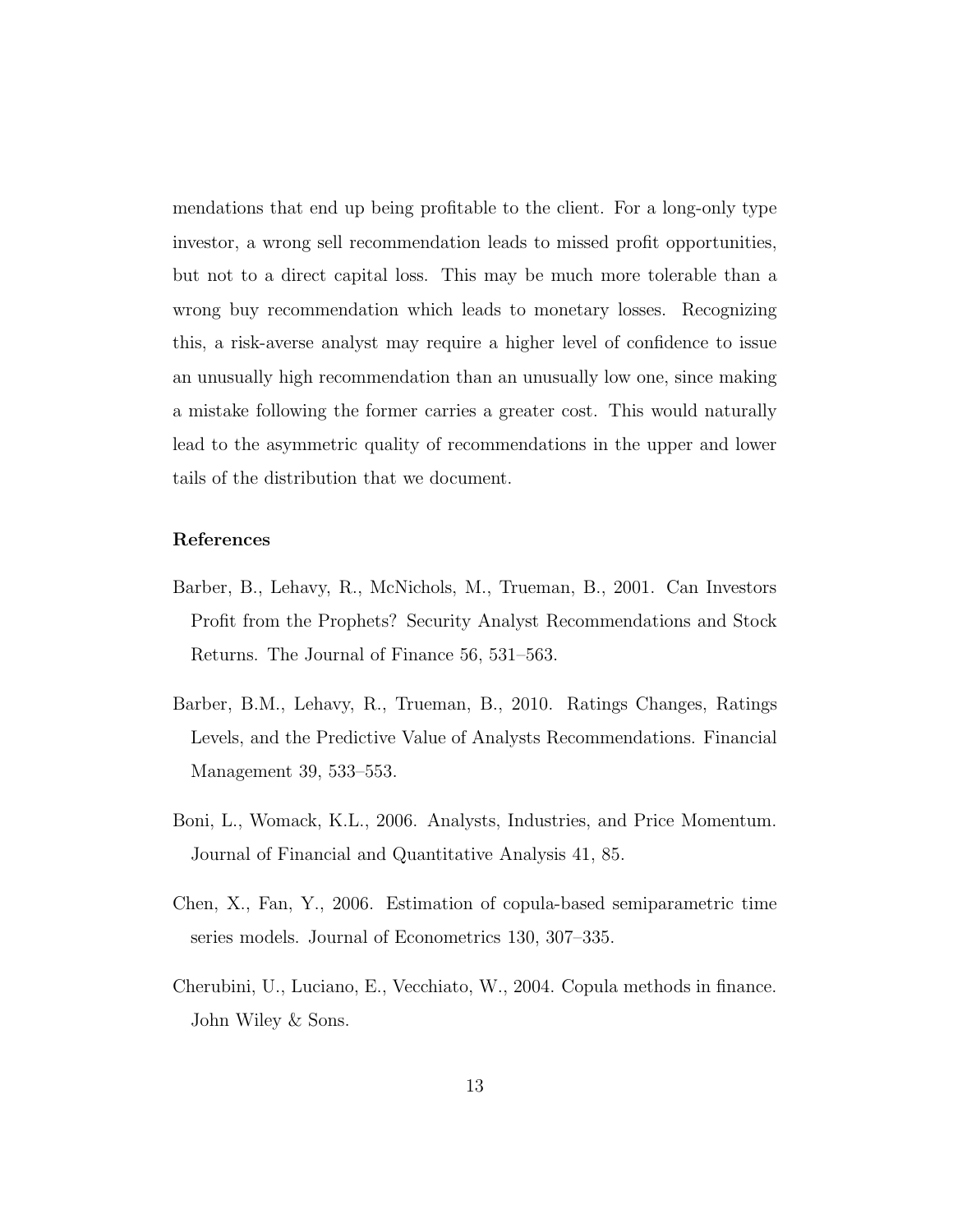- <span id="page-13-8"></span>Engle, R.F., 1982. Autoregressive conditional heteroscedasticity with estimates of the variance of united kingdom inflation. Econometrica: Journal of the Econometric Society , 987–1007.
- <span id="page-13-6"></span>Genest, C., Ghoudi, K., Rivest, L.P., 1995. A semiparametric estimation procedure of dependence parameters in multivariate families of distributions. Biometrika 82, 543–552.
- <span id="page-13-2"></span>Green, T.C., 2006. The Value of Client Access to Analyst Recommendations. Journal of Financial and Quantitative Analysis 41, 1.
- <span id="page-13-3"></span>Ivković, Z., Jegadeesh, N., 2004. The timing and value of forecast and recommendation revisions. Journal of Financial Economics 73, 433–463.
- <span id="page-13-1"></span>Jegadeesh, N., Kim, J., Krische, S.D., Lee, C.M.C., 2004. Analyzing the Analysts: When Do Recommendations Add Value? The Journal of Finance 59, 1083–1124.
- <span id="page-13-0"></span>Jegadeesh, N., Kim, W., 2006. Value of analyst recommendations: International evidence. Journal of Financial Markets 9, 274–309.
- <span id="page-13-4"></span>Joe, H., 1997. Multivariate models and multivariate dependence concepts. volume 73. CRC Press.
- <span id="page-13-7"></span>Joe, H., Xu, J.J., 1996. The Estimation Method of Inference Functions for Margins for Multivariate Models. Technical Report.
- <span id="page-13-5"></span>Michelis, L., Ning, C., 2010. The dependence structure between the Canadian stock market and the USD/CAD exchange rate: a copula approach. Cana-